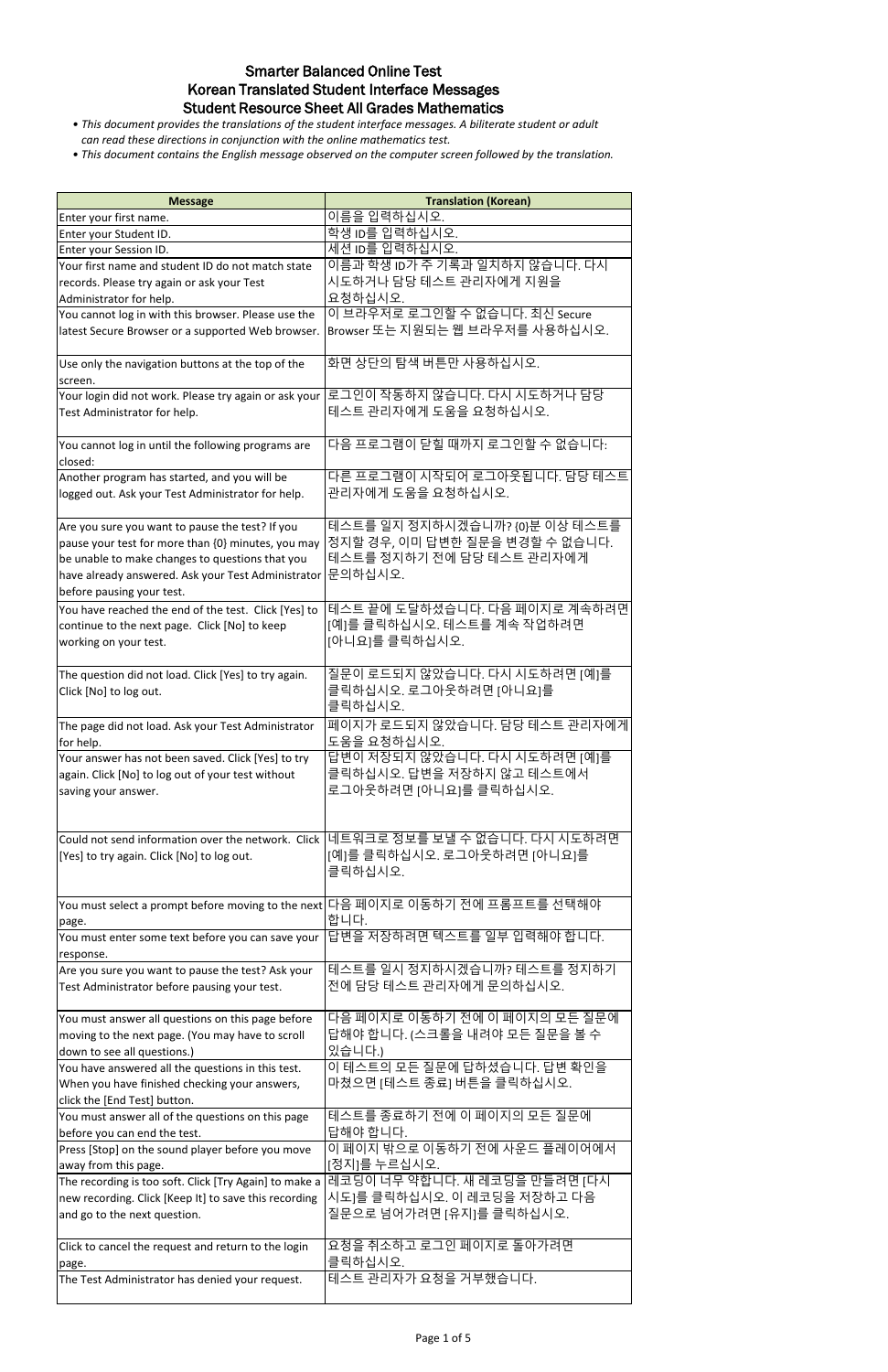*• This document provides the translations of the test directions. A biliterate student or adult can read these directions in conjunction with the online mathematics test.*

| <b>Message</b>                                               | <b>Translation (Korean)</b>                                                              |
|--------------------------------------------------------------|------------------------------------------------------------------------------------------|
| Message from your Test Administrator:                        | <u>테스트 관리자의 메시지:</u>                                                                     |
| Flash {0} or higher is needed to take this test. Ask         | 이 테스트를 치르려면 Flash {0} 이상이 필요합니다. 담당                                                      |
| your Test Administrator for help.                            | 테스트 관리자에게 도움을 요청하십시오.                                                                    |
| Java {0} or higher is required for this test. Ask your       | 이 테스트를 치르려면 Java {0} 이상이 필요합니다. 담당                                                       |
| Test Administrator for help.                                 | 테스트 관리자에게 도움을 요청하십시오.                                                                    |
| Please wait while we detect whether Java is<br>installed.    | Java가 설치되었는지 탐지하는 동안 기다려 주십시오.                                                           |
| If you hear the sound, click [Yes]. If not, click [No].      | 소리가 들리면 [예]를 클릭하십시오. 안 들리면<br>[아니요]를 클릭하십시오.                                             |
| Sound Check: Record Your Voice                               | 음향 검사: 음성을 녹음하십시오.                                                                       |
| Press the Microphone button to start recording. Say          | 마이크 버튼을 클릭해 레코딩을 시작하십시오. 마이크에                                                            |
| your name into your microphone. When you are                 | 대고 이름을 말하십시오. 끝나면 정지 버튼을                                                                 |
| done, press the Stop button. Press the Play button           | 누르십시오. 재생 버튼을 눌러 녹음 내용을 들으십시오.                                                           |
| to listen to your recording. If you hear your voice,         | 목소리가 들리면 [예]를 클릭하십시오. 목소리가 들리지                                                           |
| click [Yes]. If you do not hear your voice, click            | 않으면 [문제(아니요)]를 클릭하십시오.                                                                   |
| [Problem (No)].                                              |                                                                                          |
| Java 1.4 or higher is required for this test.                | 이 테스트에는 Java 1.4 이상이 필요합니다.                                                              |
| Flash 10 or higher is required for this test.                | 이 테스트에는 Flash 10 이상이 필요합니다.                                                              |
| Click to cancel the request and return to the login<br>page. | 요청을 취소하고 로그인 페이지로 돌아가려면<br>클릭하십시오.                                                       |
| The Test Administrator has denied your request.              | 테스트 관리자가 요청을 거부했습니다.                                                                     |
| Message from your Test Administrator:                        | 테스트 관리자의 메시지:                                                                            |
| Click [?]                                                    | [?]를 클릭해                                                                                 |
| to access this Help Guide at any time during your            | 언제든 이 도움말에 액세스할 수 있습니다.                                                                  |
| test.                                                        |                                                                                          |
| Return to Login                                              | 로그인으로 돌아가기                                                                               |
| <b>Student Testing Site</b>                                  | 학생 테스트 사이트                                                                               |
| There is a problem connecting to the Internet.               | 인터넷 연결에 문제가 있습니다. 테스트를 일시                                                                |
| Pause your test and try again.                               | 정지하고 다시 시도하십시오.                                                                          |
| Are you sure you want to change the prompt you               | 먼저 선택한 프롬프트를 변경하시겠습니까?<예>                                                                |
| previously selected? <yes> <no></no></yes>                   | <아니요>                                                                                    |
| Are you sure you want to change the prompt you               | 먼저 선택한 프롬프트를 변경하시겠습니까?<예>                                                                |
| previously selected? <yes> <no></no></yes>                   | <아니요>                                                                                    |
| Click here to learn how to answer technology-                | 여기를 클릭해 테크놀로지 활용 질문에 답하는 방법을                                                             |
| enhanced questions. Welcome to the Training Test             | 배우십시오. Training Test Site에 오신 것을 환영합니다.                                                  |
| site. You can use this site to take sample tests             | 이 사이트를 이용해 온라인으로 샘플 테스트를 치르고                                                             |
| online to become familiar with the online testing            | 온라인 테스트 환경에 익숙해질 수 있습니다. 하나의                                                             |
| environment. Some of the questions will require              | 답변을 선택하는 문제도 있고, 짧은 답변을 입력하거나                                                            |
|                                                              | you to select one answer; others may require you to 그림을 그리거나 다른 유형의 개방형 과제를 완료해야         |
| type a short answer, draw a picture, or complete             | 하는 문제도 있습니다. 대화형 튜토리얼: 여기를 클릭해                                                           |
| another type of open-ended task. Click here to learn         | 테크놀로지 활용 질문에 답하는 방법을 배우십시오.                                                              |
|                                                              | how to answer technology-enhanced questions. You Training Test에 액세스하려면 인터넷 브라우저로 Mozilla |
| must use Mozilla Firefox or the Secure Browser as            | Firefox 또는 Secure Browser를 사용해야 합니다. Internet                                            |
| your Internet browser to access the Training Test.           | Explorer 및 Safari는 이 사이트에서 작동하지 않습니다.                                                    |
| Internet Explorer and Safari will not work with this         | 여기를 클릭해 Windows, Mac OS X 및 Linux용 Firefox를                                              |
| site. Click here to download Firefox for Windows,            | 다운로드하십시오.                                                                                |
|                                                              |                                                                                          |
| Mac OS X, and Linux.                                         |                                                                                          |
| Welcome to the testing system! Enter your first              | 테스트 시스템에 오신 것을 환영합니다! 상기 필드에                                                             |
| name, SSID and the Session ID in the fields above.           | 이름, SSID 및 세션 ID를 입력하십시오. 담당 테스트                                                         |
| Your Test Administrator will give you the Session ID.        | 관리자가 세션 ID를 알려 드릴 것입니다. 계속하려면                                                            |
| Click [Sign In] to continue.                                 | [로그인]을 클릭하십시오.                                                                           |
|                                                              |                                                                                          |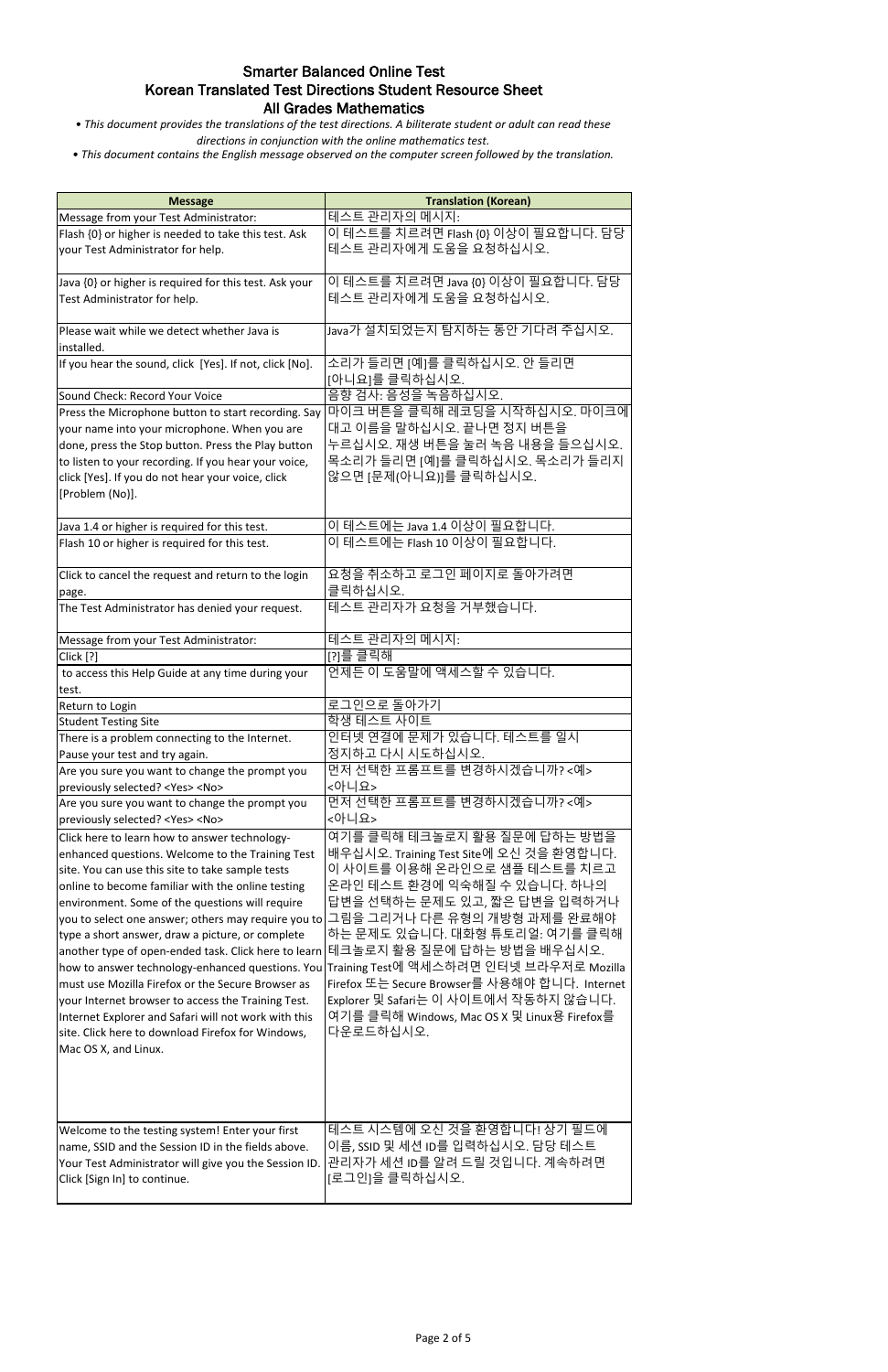*• This document provides the translations of the test directions. A biliterate student or adult can read these directions in conjunction with the online mathematics test.*

| <b>Message</b>                                                                                                                                                                                                                                                                                                                                                                                                                                                                                                                                                                                                                                                | <b>Translation (Korean)</b>                                                                                                                                                                                                                                                                                                                                                                                                                                         |
|---------------------------------------------------------------------------------------------------------------------------------------------------------------------------------------------------------------------------------------------------------------------------------------------------------------------------------------------------------------------------------------------------------------------------------------------------------------------------------------------------------------------------------------------------------------------------------------------------------------------------------------------------------------|---------------------------------------------------------------------------------------------------------------------------------------------------------------------------------------------------------------------------------------------------------------------------------------------------------------------------------------------------------------------------------------------------------------------------------------------------------------------|
| To log in with your student account (using Name /<br>SSID): Uncheck the "Guest User" checkbox (both<br>fields will become blank) Enter your First Name and<br>SSID in the fields above. To log in as a Guest<br>(both fields will automatically display Guest) Click<br>[Sign In] to login to the Training Test as a guest user.<br>Guest Session? In a Guest Session, you do not need<br>Test Administrator approval and can take a Training<br>Test using your own settings. To take a Training Test<br>in a session with a Test Administrator, uncheck the<br>"Guest Session" checkbox and enter the Session ID<br>in the field before clicking [Sign In]. | 학생 계정으로 로그인하는 방법(이름 / SSID 사용):<br>"게스트 사용자" 체크박스를 체크 해제(두 필드 모두<br>공란이 됨) 상기 필드에 이름 및 SSID를 입력하십시오.<br>게스트로 로그인하는 방법(익명의 사용자): "게스트<br>(anonymous user): Mark the "Guest User" checkbox  사용자" 체크박스에 표시(두 필드 모두 자동으로 게스트<br>표시) [로그인]을 클릭해 Training Test에 게스트 사용자로<br>로그인하십시오. 게스트 세션?<br>게스트<br>세션에서는 테스트 관리자의 승인 없이 본인의 설정을<br>이용해 Training Test를 치를 수 있습니다. 테스트<br>관리자가 있는 Training Test를 치르려면, "게스트 세션"<br>체크박스의 표시를 해제하고 해당 필드에 세선 ID를<br>입력한 후 [로그인]을 클릭하십시오. |
| Go to the Training Test Site                                                                                                                                                                                                                                                                                                                                                                                                                                                                                                                                                                                                                                  | Training Test Site로 가기                                                                                                                                                                                                                                                                                                                                                                                                                                              |
| Please review the information below. If all of the<br>information is correct, click [Yes]. If not, click [No].                                                                                                                                                                                                                                                                                                                                                                                                                                                                                                                                                | 아래 정보를 검토하십시오. 모든 정보가 올바르면 [예]를<br>클릭하십시오. 아니면 [아니요]를 클릭하십시오.                                                                                                                                                                                                                                                                                                                                                                                                       |
| Please wait while your Test Administrator reviews<br>the settings for your test. This may take a few<br>minutes                                                                                                                                                                                                                                                                                                                                                                                                                                                                                                                                               | 담당 테스트 관리자가 테스트용 설정을 검토하는 동안<br>기다리십시오. 몇 분 가량 소요됩니다                                                                                                                                                                                                                                                                                                                                                                                                                |
| Is the test listed above the test you want to take? If<br>it is, click [Yes, Start My Test]. If not, click [No].                                                                                                                                                                                                                                                                                                                                                                                                                                                                                                                                              | 상기에 표시된 테스트가 귀하가 원하는 테스트입니까?<br>그렇다면 [예, 테스트를 시작]을 클릭하십시오. 아니면<br>[아니요]를 클릭하십시오.                                                                                                                                                                                                                                                                                                                                                                                    |
| Please wait while your Test Administrator reviews<br>your test settings. This may take a few minutes                                                                                                                                                                                                                                                                                                                                                                                                                                                                                                                                                          | 담당 테스트 관리자가 테스트용 설정을 검토하는 동안<br>기다리십시오. 몇 분 가량 소요됩니다                                                                                                                                                                                                                                                                                                                                                                                                                |
| Select a test.                                                                                                                                                                                                                                                                                                                                                                                                                                                                                                                                                                                                                                                | 테스트를 선택하십시오.                                                                                                                                                                                                                                                                                                                                                                                                                                                        |
| Scroll down for more information.                                                                                                                                                                                                                                                                                                                                                                                                                                                                                                                                                                                                                             | 스크롤을 내려 더 많은 정보를 확인하십시오.                                                                                                                                                                                                                                                                                                                                                                                                                                            |
| You have finished the test. You may now log out.                                                                                                                                                                                                                                                                                                                                                                                                                                                                                                                                                                                                              | 테스트를 마시쳤습니다. 로그아웃하십시오.                                                                                                                                                                                                                                                                                                                                                                                                                                              |
| No score is provided for this test.                                                                                                                                                                                                                                                                                                                                                                                                                                                                                                                                                                                                                           | 이 테스트에 제공된 점수가 없습니다.                                                                                                                                                                                                                                                                                                                                                                                                                                                |
| You have reached the end of the test. You may<br>answers, click [Submit Test]. You cannot change<br>your answers after you submit the test.                                                                                                                                                                                                                                                                                                                                                                                                                                                                                                                   | 테스트 끝에 도달하셨습니다. 답변을 검토하십시오.<br>review your answers. If you are done reviewing your $ \mathbb{H}$ 검토를 마쳤으면 [테스트 제출]을 클릭하십시오.<br>테스트를 제출한 후에는 답변을 변경할 수 없습니다.                                                                                                                                                                                                                                                                                                         |
| before submitting your test.                                                                                                                                                                                                                                                                                                                                                                                                                                                                                                                                                                                                                                  | You have marked questions. Review these questions 표시를 해 놓은 질문들이 있습니다. 테스트를 제출하기<br>전에 이 질문들을 검토하십시오.                                                                                                                                                                                                                                                                                                                                                                |
| Some advanced java-based test questions require a<br>student to draw a picture, or complete another type<br>of open-ended task. Click here for examples of<br>these open-ended questions.                                                                                                                                                                                                                                                                                                                                                                                                                                                                     | 일부 고급 java 기반 테스트 질문의 경우 학생들은<br>그림을 그리거나 다른 유형의 개방형 과제를 완료해야<br>합니다. 여기를 클릭해 이러한 개방형 질문의 예를<br>확인하십시오.                                                                                                                                                                                                                                                                                                                                                             |
| There was a problem with the system. Please give<br>this number to your Test Administrator.                                                                                                                                                                                                                                                                                                                                                                                                                                                                                                                                                                   | 시스템에 문제가 있습니다. 담당 테스트 관리자에게 이<br>번호를 전달하십시오.                                                                                                                                                                                                                                                                                                                                                                                                                        |
| Return to the login screen.                                                                                                                                                                                                                                                                                                                                                                                                                                                                                                                                                                                                                                   | 로그인 화면으로 돌아가십시오.                                                                                                                                                                                                                                                                                                                                                                                                                                                    |
| <b>Submit Test</b>                                                                                                                                                                                                                                                                                                                                                                                                                                                                                                                                                                                                                                            | 테스트 제출                                                                                                                                                                                                                                                                                                                                                                                                                                                              |
| Click the [Print Passage] button to print the passage. [[구절 인쇄]를 클릭해 구절을 인쇄하십시오.                                                                                                                                                                                                                                                                                                                                                                                                                                                                                                                                                                              |                                                                                                                                                                                                                                                                                                                                                                                                                                                                     |
| Are you sure you want to pause the test? If you<br>pause your test for more than {0} minutes, you may<br>be unable to make changes to questions that you<br>have already answered. Ask your Test Administrator<br>before pausing your test.                                                                                                                                                                                                                                                                                                                                                                                                                   | 테스트를 일지 정지하시겠습니까? {0}분 이상 테스트를<br>정지할 경우, 이미 답변한 질문을 변경할 수 없습니다.<br>테스트를 정지하기 전에 담당 테스트 관리자에게<br>문의하십시오.                                                                                                                                                                                                                                                                                                                                                            |
| Save your work before making a print request.                                                                                                                                                                                                                                                                                                                                                                                                                                                                                                                                                                                                                 | 인쇄 요청을 하기 전에 작업을 저장하십시오.                                                                                                                                                                                                                                                                                                                                                                                                                                            |
| There was a problem with your print request. Try<br>again or ask your Test Administrator for help.                                                                                                                                                                                                                                                                                                                                                                                                                                                                                                                                                            | 인쇄 요청에 문제가 있습니다. 다시 시도하거나 담당<br>테스트 관리자에게 도움을 요청하십시오.                                                                                                                                                                                                                                                                                                                                                                                                               |
| To send helpful information, describe what the<br>problem is and click [Yes].                                                                                                                                                                                                                                                                                                                                                                                                                                                                                                                                                                                 | 유용한 정보를 전송하려면 문제가 무엇인지 설명한 후<br>[예]를 클릭하십시오.                                                                                                                                                                                                                                                                                                                                                                                                                        |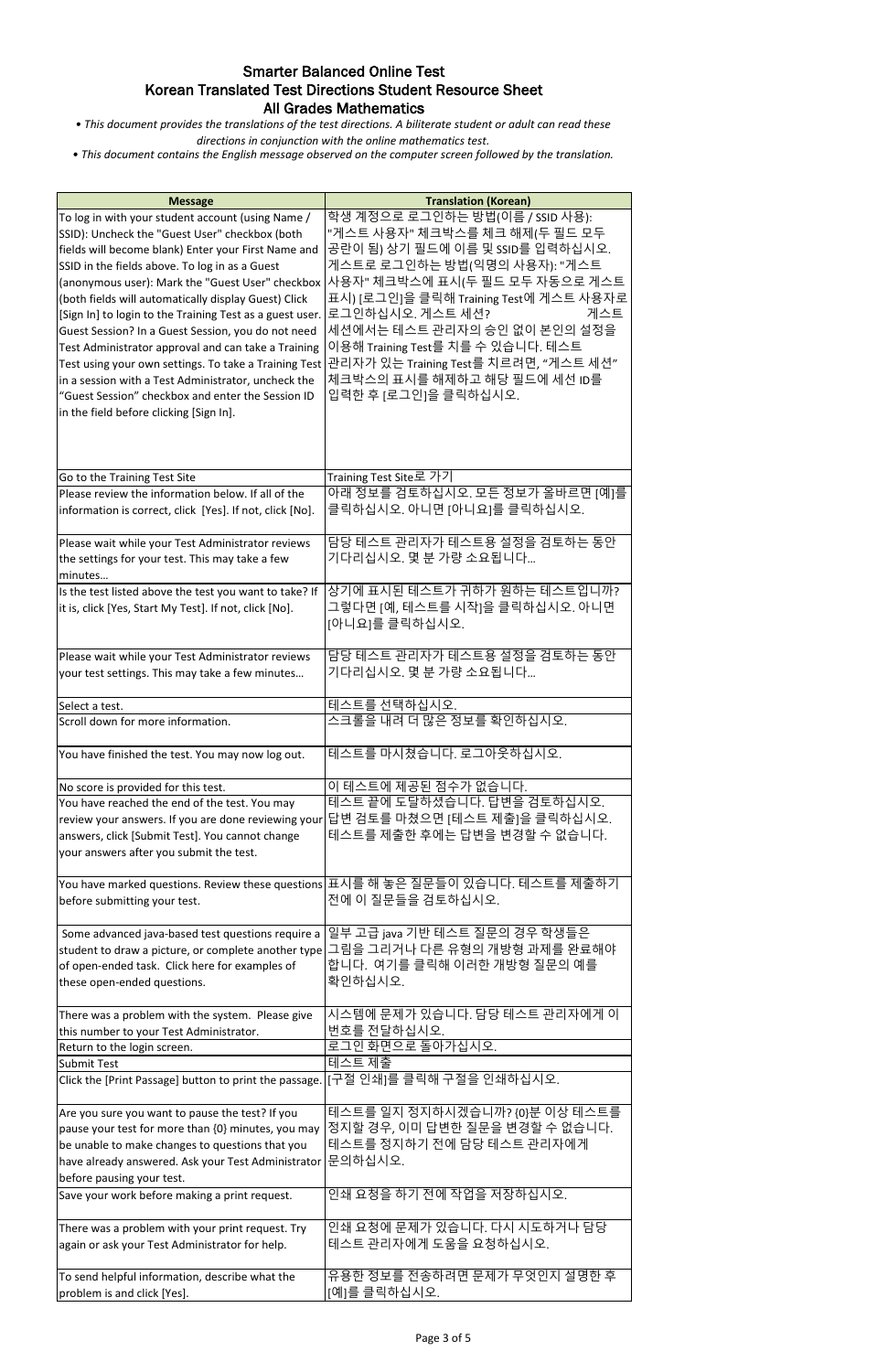*• This document provides the translations of the test directions. A biliterate student or adult can read these directions in conjunction with the online mathematics test.*

| <b>Message</b>                                                                  | <b>Translation (Korean)</b>         |
|---------------------------------------------------------------------------------|-------------------------------------|
| There is a problem connecting to the Internet.                                  | 인터넷 연결에 문제가 있습니다. 테스트를 일시           |
| Pause your test and try again.                                                  | 정지하고 다시 시도하십시오.                     |
| Are you sure you want to change the prompt you                                  | 이미 선택한 프롬프트를 변경하시겠습니까? <예>          |
| already selected? <yes> <no></no></yes>                                         | <아니요>                               |
| Select two (2) points to connect or press and drag to                           | 연결할 두(2) 점을 선택하거나 눌러서 끌어 점을 생성해     |
| create and connect points.                                                      | 연결하십시오.                             |
| Select two (2) points to connect with the arrow.                                | 화살표로 연결할 두(2) 점을 선택하십시오.            |
|                                                                                 | 이중 화살표로 연결할 두(2) 점을 선택하십시오.         |
| Select two (2) points to connect with the double                                |                                     |
| arrow.                                                                          |                                     |
| Select an object to remove.                                                     | 제거할 대상을 선택하십시오.                     |
| Select a point or edge to add value.                                            | 값을 추가할 점 또는 모서리를 선택하십시오.            |
|                                                                                 |                                     |
| Select the location for the label.                                              | 라벨 위치를 선택하십시오.                      |
| Move the object to a new location and click the                                 | 대상을 새로운 위치로 이동하고 마우스 버튼을 클릭해        |
| mouse button to place the object.                                               | 대상을 위치시키십시오.                        |
| Release the mouse button to place the object                                    | 마우스 버튼을 해제해 원하는 곳에 대상을              |
| where you want it.                                                              | 위치시키십시오.                            |
| Release the mouse button to drop the object where                               | 마우스 버튼을 해제해 원하는 곳에 대상을 놓으십시오.       |
| you want it.                                                                    |                                     |
| Click the mouse button to drop the object where                                 | 마우스 버튼을 클릭해 원하는 곳에 대상을 놓으십시오.       |
| you want it.                                                                    |                                     |
| Did you hear the English text? Press [Yes] or [No]                              | 영어 텍스트를 들었습니까? 아래에서 [예] 또는          |
| below.                                                                          | [아니요]를 누르십시오.                       |
| Select the green button to test your Text-to-Speech                             | 녹색 버튼을 선택해 문자 음성 변환 설정을             |
| settings. You should hear the following phrase: "This 테스트하십시오. "이 텍스트를 큰 소리로 읽고 |                                     |
| text is being read aloud." Click [Yes, I heard the                              | 있습니다"라는 문구가 들려야 합니다. 작동이 되면 [예,     |
| voice] if it worked. If it did not work, click [No, I did                       | 목소리를 들었습니다]를 클릭하십시오. 작동하지           |
| not hear the voice].                                                            | 않으면 [아니요, 목소리가 들리지 않습니다]를           |
|                                                                                 | 클릭하십시오.                             |
|                                                                                 |                                     |
| Did you hear the Korean text? Click [Yes] or [No].                              | 한국어 텍스트를 들었습니까? [예] 또는 [아니요]를       |
|                                                                                 | 클릭하십시오.                             |
|                                                                                 |                                     |
| Click to listen in Korean                                                       | 한국어로 들으려면 클릭                        |
| Korean text to be spoken                                                        | 낭독할 한국어 텍스트                         |
| Did you hear the voice? Click [Yes] or [No].                                    | 목소리가 들렸습니까? [예] 또는 [아니요]를           |
|                                                                                 | 클릭하십시오.                             |
| Click [Try Again]. Make sure your computer's sound                              | [다시 시도]를 클릭하십시오. 컴퓨터 음향이 무음 상태가     |
| is not muted and try adjusting the volume and pitch.                            | 아닌지 확인하고 음량과 피치를 조절해 보십시오.          |
| If you have done this and you still do not hear the                             | 그렇게 한 후에도 여전히 오디오가 들리지 않을 경우,       |
| audio, please tell your Test Administrator. Do not                              | 담당 테스트 관리자에게 알리십시오. 테스트 관리자의        |
| log out unless your TA tells you to do so.                                      | 지시가 있을 때까지 로그아웃하지 마십시오.             |
|                                                                                 |                                     |
|                                                                                 |                                     |
| Text-to-Speech is not available on the browser                                  | 사용 중인 브라우저 및/또는 플랫폼에서 문자 음성         |
| and/or platform that you are using. Please make                                 | 변환을 이용할 수 없습니다. 지원되는 Secure Browser |
| sure you are using a supported secure browser or                                | 또는 보안성 Chromebooks 로그인을 사용 중인지      |
| secure Chromebooks login.                                                       | 확인하십시오.                             |
|                                                                                 |                                     |
| <b>Student Testing Site</b>                                                     | 학생 테스트 사이트                          |
| Test Delivery System                                                            | <u> 테스트 실시 시스템</u>                  |
| Some advanced java-based test questions require a                               | 일부 고급 java 기반 테스트 질문의 경우 학생들은       |
| student to draw a picture, or complete another type                             | 그림을 그리거나 다른 유형의 개방형 과제를 완료해야        |
| of open-ended task. Click here for examples of                                  | 합니다. 여기를 클릭해 이러한 개방형 질문의 예를         |
| these open-ended questions. The student testing                                 | 확인하십시오. 테스트 도중 금지된 애플리케이션의          |
| website and the secure browser together have                                    | 활성화를 방지하기 위해 학생 테스트 사이트와 보안         |
| security measures to prevent forbidden applications                             | 브라우저가 함께 보안 조치를 마련해 두고 있습니다.        |
| from being active during a test. Click here to try the                          | 금지된 애플리케이션 시연을 시도하시려면 여기를           |
| Forbidden Applications Demonstration.                                           | 클릭하십시오.                             |
|                                                                                 |                                     |
|                                                                                 |                                     |
| Text-to-Speech                                                                  | 문자 음성 변환                            |
| No Text-to-Speech                                                               | 문자 음성 변환 없음                         |
| <b>Black on White</b>                                                           | 흰 바탕에 검정                            |
|                                                                                 | 색상 대비                               |
| <b>Reverse Contrast</b><br>Items and Stimuli                                    | 항목 및 자극                             |
|                                                                                 | 자극                                  |
| Stimuli                                                                         |                                     |
| <b>Tutorial</b>                                                                 | 튜토리얼                                |